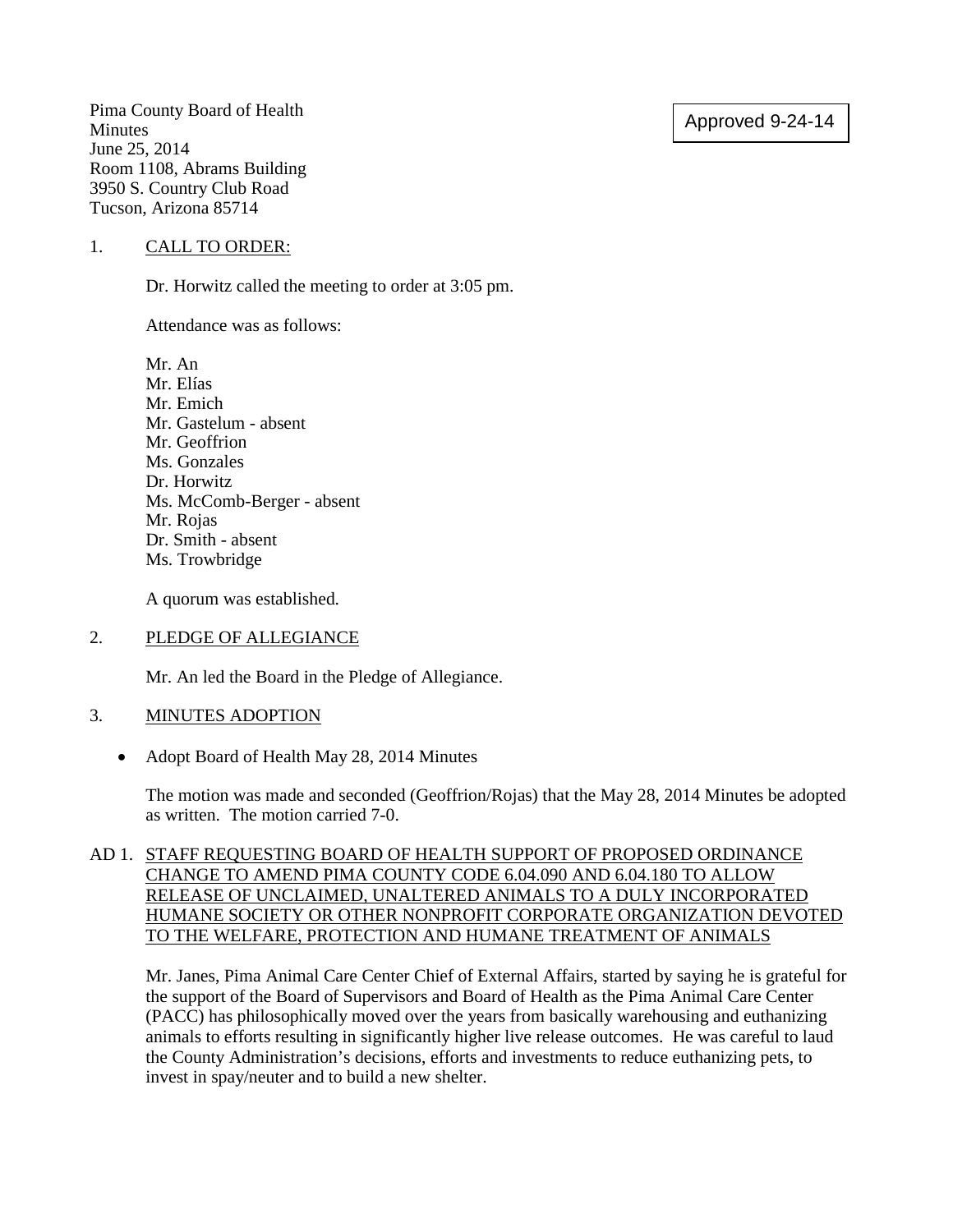Mr. Janes indicated staff is pursuing the ordinance change at the request of the County Attorney's Office. Current animal codes were based on thinking and dynamics in place when the codes were written; however, since then numerous rescue organizations have come into existence and have taken on a large role in treating, rehabilitating and rehoming animals in our community. In recent years rescue groups, by written agreement, have partnered with PACC and accounted for nearly half of the animals that leave PACC alive. However, current code does not acknowledge working with rescue organizations. Currently, Pima County Code 6.04.180 *Disposition of animals* only provides for two outcomes for animals in the County's control: a "suitable home" or "humanely destroyed." The proposed change would add, "released to a duly incorporated humane society or other nonprofit corporate organization devoted to the welfare, protection and humane treatment of animals" as another disposition option. Working with rescue groups allows for the saving of more pets. Mr. Janes pointed out that the live release rate for May 2014 was 80 percent, but just two years ago it was approximately half that. Year-to-date rescue groups have rescued 4,153 pets.

Additionally, animals not reclaimed are, by current code, with few itemized exceptions, required to be spayed or neutered prior to release from PACC. The proposed ordinance would also amend Pima County Code 6.04.090 *Mandatory spay/neuter program for dogs and cats* to allow for release of unaltered animals to the aforementioned organizations, which are then under the same legal spay/neuter requirements and would accomplish such at their expense. Mr. Janes is working with one of our community animal advocates to do a more comprehensive overhaul of the animal codes and said this proposed ordinance is an initial step.

There was discussion on rescue groups and problems occasionally experienced; how the problems were discovered; how they were addressed; and what PACC can and cannot do regarding complaints. Mr. Janes stressed that PACC will only work with trusted organizations that follow the law. PACC does not have resources to track pets in rescue, but deals with issues if they arise. Mr. Elías was careful to praise Mr. Janes for his efforts, care and advances at PACC, but suggested the ordinance needs tighter language. There was some concern that the ordinance could be controversial; and it was pointed out that the Pima Animal Care Advisory Committee narrowly passed their motion to support the ordinance, with the loosening of controls was a point of contention. Additionally, it was mentioned this ordinance could have implications on the upcoming PACC bond proposal vote.

The motion was made and seconded (Geoffrion/Rojas) that the Board table the proposed ordinance. The motion carried 6-2.

### 4. COMMUNITY CAT PROJECT

Mr. Janes said the County has been in dialogue with Best Friends Animal Society, an experience Utah based animal organization, regarding a three-year community cat, trap neuter release (TNR) project. The project infuses \$300,000 annually for infrastructure to address free roaming cats. There is no loose cat code like there is for loose dogs. Through the project cats exhibiting no evidence of being owned will be altered, vaccinated, ear tipped and returned to where they came from. Project benefits include altered cats being less of a nuisance and, over time, a reduction in free roaming cats. Other jurisdictions similarly partnering with Best Friends reported notable reductions in stray cats entering their shelters. This project is also an alternative to euthanizing feral cats brought to PACC. Through the project these cats can be handed over to Best Friends. The County will pay for the spay and neuter surgeries, with \$200,000 already set aside for this expense, in addition to funds set aside for low cost spay and neuter. Best friends will provide staff, a vehicle and traps to carry out the project.